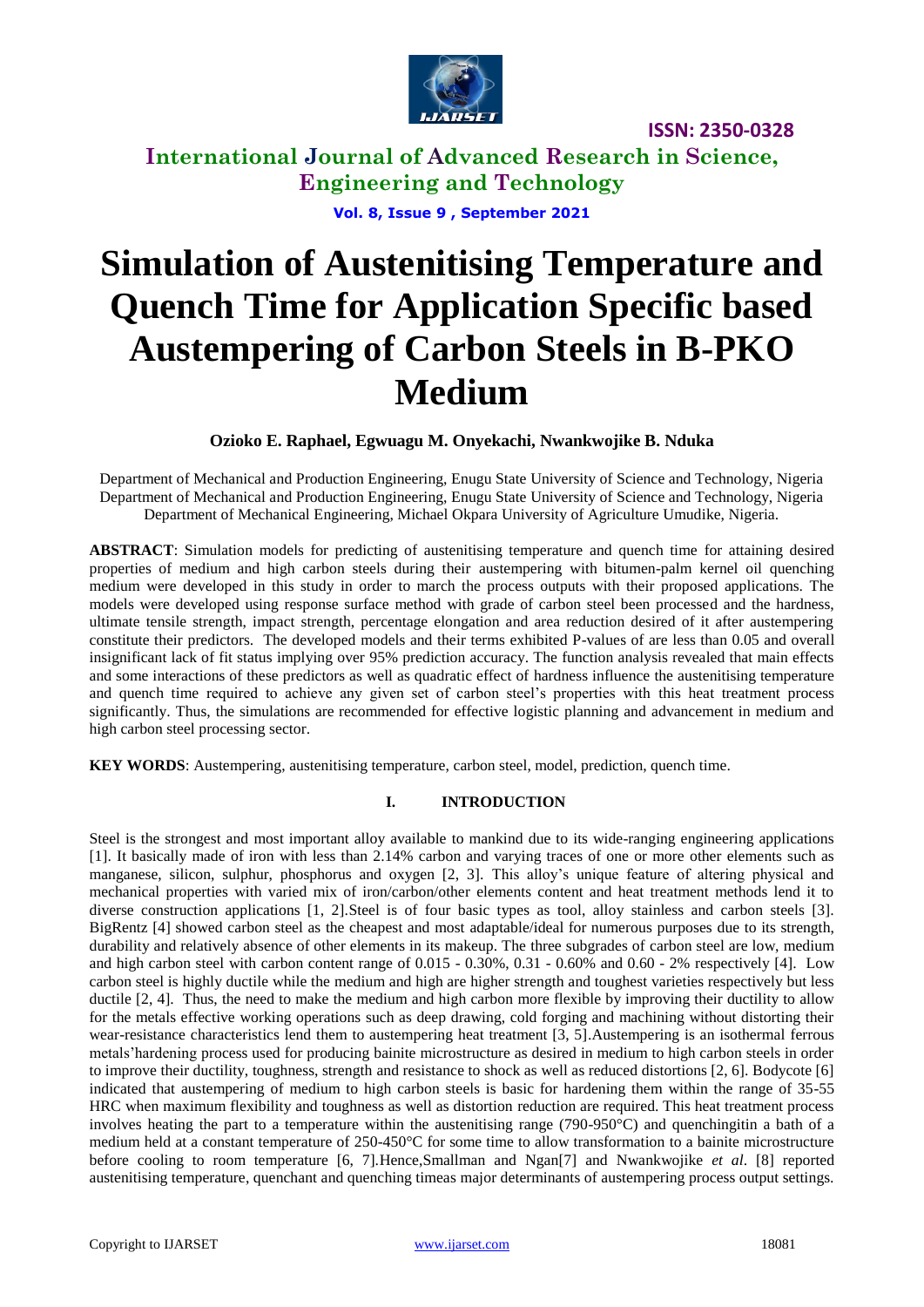

# **International Journal of Advanced Research in Science, Engineering and Technology**

# **Vol. 8, Issue 9 , September 2021**

The quest for locally available, cheapnontoxic and environmental friendly quenching media with maximum cooling capacity and minimum distortion in dimensions and cracking during quenching prompted unending evaluation of cooling potentials of several fluid [9, 10]. Effective moderation of heat transferred during quenching was revealed as a way of minimizing the distortion and cracking by [11] while a throwback on [12] showed efficacy of aqueous polymer solutions and oils in minimizing temperature differences between different areas of steel parts during quenching. Hence, the recent evaluation of quenching potentials of bitumen by [13, 14] and that of some vegetable oils by [9, 15, 16]. The merits of blending a polymer and vegetable oil for austempering medium and high carbon steel was also explored by using bitumen and palm kernel oil blend by [8]. Although, [17] and [18] confirmed the effectiveness the bitumen-palm kernel oil blend over other locally sourced quenching media and simulated the mechanical properties of medium and high carbon steels austempered with it, none of the models developed predicts the process austenitising temperature and quench time. These works gave mathematical functions relating hardness, ultimate tensile strength, impact strength, percentage %elongation and %area reduction of the austempered carbon steel with austenitising temperature and quench time of the process as predictors which is the reverse of practical requirement in steel production. In addition, the optimal blending ratios predicted in these works are not application specific. The actual interest of steel manufactures is known the austenitising temperature and quenches time that will yield a given/desired set of properties after austempering given steel material with a known quenching medium before processing. Simulation of this temperature and quench time as functions of desired mechanical properties the steel will attain after the heat treatment will enable processing of its raw metal in turn with intended specific applications. Since this will aid effective logistic planning in this sector, mathematical models for predicting austenitising temperature and quench time required for austempering any given medium and high carbon steel materials with bitumen-palm kernel oil quenchant in turn with end user's desires were developed in this study.

#### **II. METHODOLOGY**

The study involve development of austenitising temperature (T) and quench time (t) models for austempering medium and high carbon steel in accord with desired properties/intended applications of the output metal using bitumen-palm kernel oil quenching medium. The model predictors include hardness (H), ultimate tensile strength (U), impact strength  $(I_e)$ , percentage elongation (E) and area reduction (A) of the austempered metals. The data used for fitting the functional relationship between these predictors and austenitising temperature/quench time (responses) were obtained from experimental records of [8, 17] and organized as shown in table 1 for desirability response functions simulation. The criteria adopted for selecting the best fit model for each of the two process parameters under study are that a good mathematical model must exhibit less than 0.05 P-values, small SS of Error,  $R^2$  and adjusted  $R^2$  values close to 1(100%) with less than 0.2 difference, ANOVA- $F_{cal} > F_{tab}$  and insignificant lack-of-fit. Others include that normal probability and histogram of a good function's residuals must approximate straight line and dumb-bell plots while their residuals versus run order and residuals versus fitted response plots remain structureless (scatter feature).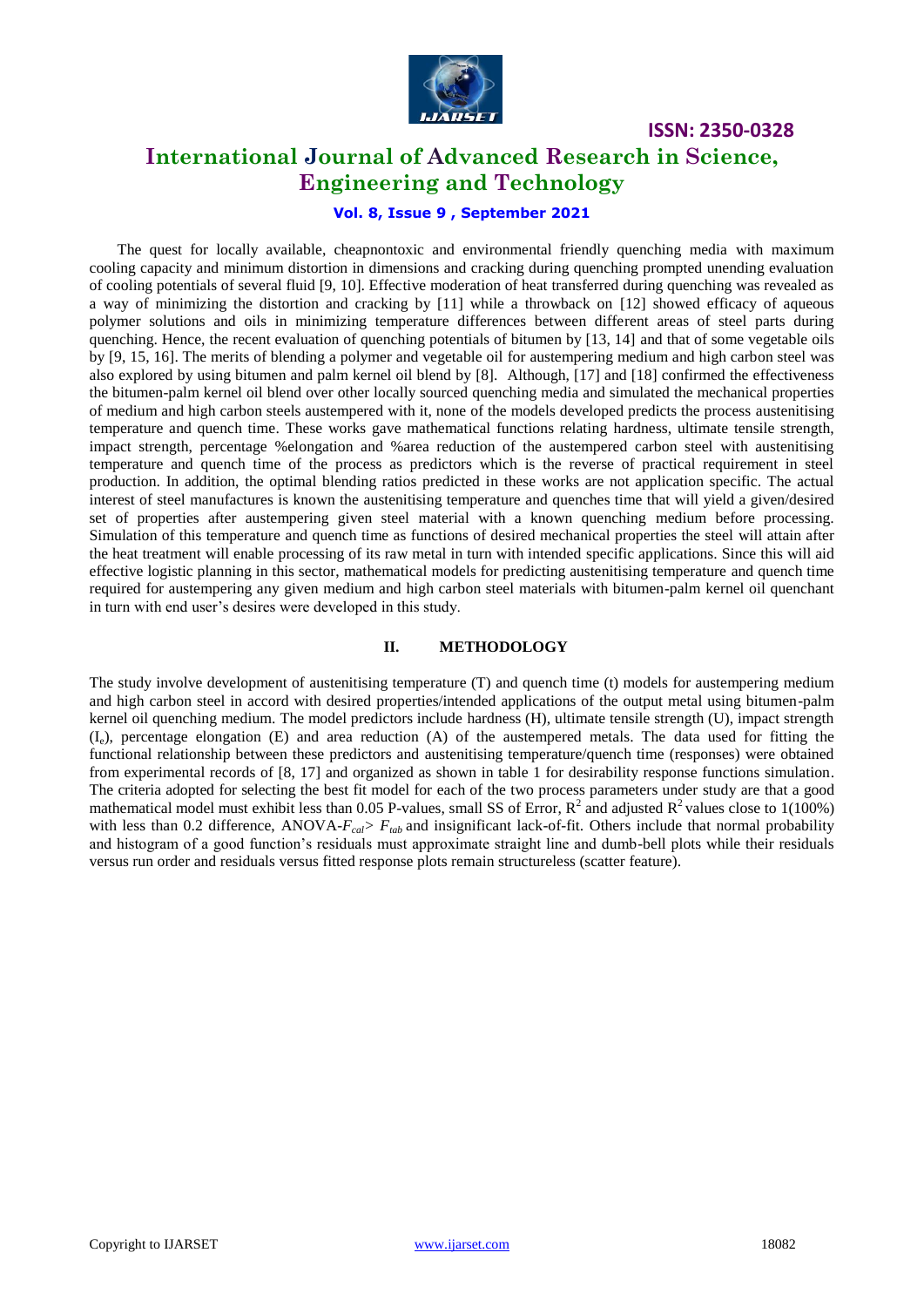

# **International Journal of Advanced Research in Science, Engineering and Technology**

# **Vol. 8, Issue 9 , September 2021**

Table 1: Profile of austenitising temperature/quench time with mechanical properties of austempered carbon steels

|                 |            |                 | <b>Factors</b>              |       | <b>Responses</b>  |                    |             |  |
|-----------------|------------|-----------------|-----------------------------|-------|-------------------|--------------------|-------------|--|
| <b>Grade of</b> | <b>UTS</b> | <b>Hardness</b> | Impact<br><b>Elongation</b> |       | Area              | <b>Temperature</b> | <b>Time</b> |  |
| Steel (%C)      | (MPa)      | (HRC)           | Energy $(J)$                | (%)   | Reduction $(\% )$ | $(^{\circ}C)$      | (min)       |  |
| 0.56            | 946.10     | 250.98          | 32.11                       | 42.10 | 40.11             | 800.00             | 5.00        |  |
| 0.76            | 1056.8     | 260.51          | 25.63                       | 44.77 | 44.01             | 800.00             | 5.00        |  |
| 0.56            | 1136.20    | 190.51          | 21.13                       | 70.32 | 69.12             | 900.00             | 5.00        |  |
| 0.76            | 1229.58    | 206.18          | 14.16                       | 47.23 | 56.11             | 900.00             | 5.00        |  |
| 0.56            | 1417.11    | 170.11          | 16.18                       | 81.15 | 83.15             | 960.00             | 5.00        |  |
| 0.76            | 1407.2     | 201.01          | 12.06                       | 48.57 | 58.82             | 960.00             | 5.00        |  |
| 0.56            | 900.12     | 201.81          | 32.82                       | 33.21 | 30.21             | 800.00             | 15.00       |  |
| 0.76            | 1061.27    | 238.12          | 26.63                       | 45.13 | 44.11             | 800.00             | 15.00       |  |
| 0.56            | 1214.06    | 178.73          | 24.21                       | 60.21 | 59.13             | 900.00             | 15.00       |  |
| 0.76            | 1270.98    | 175.16          | 19.17                       | 48.54 | 56.58             | 900.00             | 15.00       |  |
| 0.56            | 1340.30    | 155.71          | 17.21                       | 92.37 | 74.27             | 960.00             | 15.00       |  |
| 0.76            | 1416.16    | 149.21          | 12.99                       | 49.28 | 59.02             | 960.00             | 15.00       |  |
| 0.56            | 863.51     | 180.43          | 34.32                       | 29.50 | 26.55             | 800.00             | 30.00       |  |
| 0.76            | 1078.71    | 960.33          | 28.72                       | 44.24 | 44.15             | 800.00             | 30.00       |  |
| 0.56            | 1188.69    | 840.63          | 20.38                       | 56.16 | 57.11             | 900.00             | 30.00       |  |
| 0.76            | 1290.96    | 155.35          | 22.15                       | 47.77 | 56.61             | 900.00             | 30.00       |  |
| 0.56            | 1301.73    | 130.06          | 20.21                       | 65.21 | 69.24             | 960.00             | 30.00       |  |
| 0.76            | 1423.35    | 800.22          | 14.85                       | 50.78 | 59.16             | 960.00             | 30.00       |  |
| 0.56            | 894.65     | 170.99          | 32.95                       | 35.60 | 33.62             | 800.00             | 45.00       |  |
| 0.76            | 1083.2     | 197.05          | 25.54                       | 43.65 | 43.06             | 800.00             | 45.00       |  |
| 0.56            | 1245.15    | 170.41          | 31.96                       | 63.15 | 61.12             | 900.00             | 45.00       |  |
| 0.76            | 1330.79    | 171.97          | 32.16                       | 47.21 | 55.02             | 900.00             | 45.00       |  |
| 0.56            | 1344.61    | 800.71          | 14.41                       | 97.11 | 97.17             | 960.00             | 45.00       |  |
| 0.76            | 1428.16    | 140.52          | 18.07                       | 48.57 | 58.91             | 960.00             | 45.00       |  |
| 0.56            | 909.60     | 140.63          | 34.89                       | 38.63 | 36.41             | 800.00             | 60.00       |  |
| 0.76            | 1072.6     | 187.01          | 27.40                       | 43.71 | 44.14             | 800.00             | 60.00       |  |
| 0.56            | 1356.45    | 160.56          | 45.23                       | 66.45 | 64.21             | 900.00             | 60.00       |  |
| 0.76            | 1355.07    | 165.29          | 25.54                       | 48.54 | 56.62             | 900.00             | 60.00       |  |
| 0.56            | 1351.63    | 146.35          | 21.23                       | 96.25 | 78.23             | 960.00             | 60.00       |  |
| 0.76            | 1431.79    | 140.38          | 15.36                       | 48.95 | 58.13             | 960.00             | 60.00       |  |

## **III. RESULTS AND DISCUSSION**

The best fit models developed from the experimental records for predicting austenitising temperature and quench time required for austempering medium and high carbon steels as desired for different/specific applications are as follows;  $T = 1442 - 968G - 0.25U - 0.41H - 8.14I<sub>e</sub> + 142E - 231A + 0.00022H<sup>2</sup> + 0.62GH + 0.0044UI<sub>e</sub> + 0.00014UH(1)$  $t = -70.70 + 194.7G - 5.32U - 0.32H + 3.76I_e + 1.11E - 1.15A + 0.00073H^2 - 0.28GH - 0.012HI_e$  (2)

The fit statistics of these models (table 2 and 3) depicts their compliance to independence or constant variance assumption which implies adequate estimation/approximation of austenitising temperature and quench time of the austempering process under study with them. This is because their valued  $R<sup>2</sup>$  are close to one while the differences between their predicted and adjusted  $\mathbb{R}^2$  are less than 0.2. In addition, the functions and their terms exhibited P-values of are less than 0.05 and overall insignificant lack of fit status. The suitability of the functions for these responses' prediction is also obvious in their residual plots (fig.1 and 2) which featured the straight line and dumb-bell profiles expected of a good model's normal probability and histogram. The residuals versus fits points fall randomly on both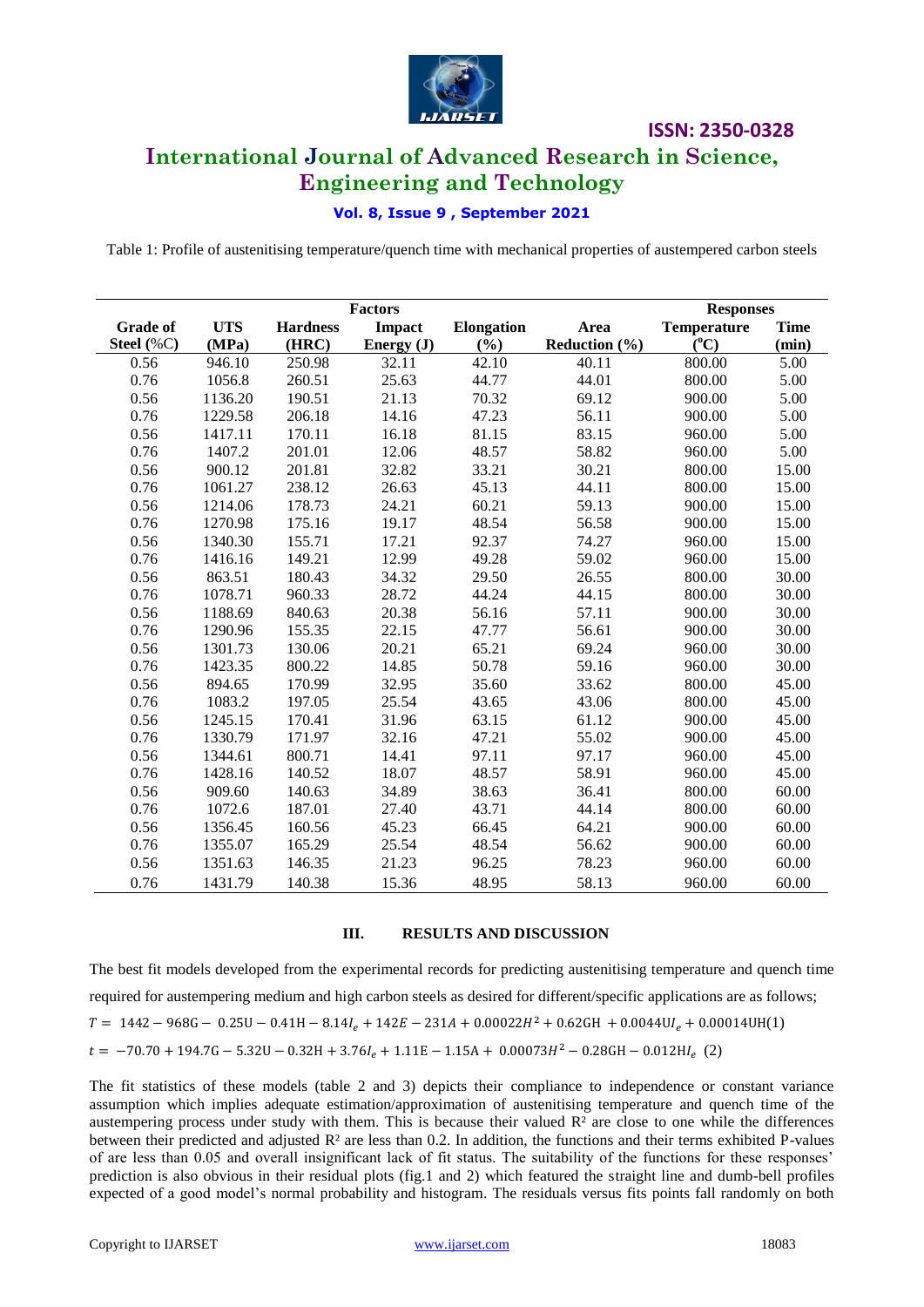

# **International Journal of Advanced Research in Science, Engineering and Technology**

# **Vol. 8, Issue 9 , September 2021**

sides of the center line with no recognizable pattern in each case while their residuals versus order plots are of random pattern. The models' survey showed that main effects and some interactions of these predictors as well as quadratic effect of hardness influence the austenitising temperature and quench time required to achieve any given set of carbon steel's properties with this heat treatment process significantly. Thus, the developed models are apt for simulating austempering heat treatment process of medium and high carbon steel with bitumen-palm kernel oil quenching medium.

| <b>Source</b>    | DF | Adj SS | <b>Adj</b> | $\mathbf{F}$ | <b>P-</b>    | <b>SS</b> | $\bf R$ | Adj- $\mathbf{R}^2$ | Pred-       | <b>LOF</b>           |
|------------------|----|--------|------------|--------------|--------------|-----------|---------|---------------------|-------------|----------------------|
|                  |    |        | MS         | <b>Value</b> | <b>Value</b> |           |         |                     | ${\bf R}^2$ |                      |
| <b>Model</b>     | 8  | 129261 | 16157.7    | 241.46       | 0.000        | 8.18031   | 98.92%  | 98.91%              | 98.93%      | <b>Insignificant</b> |
| G                | 1  | 10766  | 10765.7    | 160.88       | 0.000        |           |         |                     |             |                      |
| $\boldsymbol{U}$ | 1  | 18986  | 18986.1    | 283.72       | 0.000        |           |         |                     |             |                      |
| H                |    | 63     | 62.6       | 0.94         | 0.044        |           |         |                     |             |                      |
| $I_e$            | 1  | 3055   | 3055.1     | 45.65        | 0.000        |           |         |                     |             |                      |
| E                | 1  | 16     | 15.76      | 0.39         | 0.007        |           |         |                     |             |                      |
| A                |    | 28     | 27.97      | 0.69         | 0.017        |           |         |                     |             |                      |
| $H^2$            | 1  | 458    | 457.7      | 6.84         | 0.016        |           |         |                     |             |                      |
| GU               |    | 1545   | 1545.2     | 23.09        | 0.000        |           |         |                     |             |                      |
| UH               | 1  | 275    | 275.3      | 4.11         | 0.035        |           |         |                     |             |                      |
| $UI_e$           | 1  | 300    | 299.9      | 4.48         | 0.046        |           |         |                     |             |                      |
| Error            | 21 | 1405   | 66.9       |              |              |           |         |                     |             |                      |
| Total            | 29 | 130667 |            |              |              |           |         |                     |             |                      |

#### Table 2: Fit statistic of the austenitising temperature model

|  | Table 3: Fit statistic of the quench time model |  |  |  |
|--|-------------------------------------------------|--|--|--|
|--|-------------------------------------------------|--|--|--|

| <b>Source</b>    | DF | Adj SS  | <b>Adj</b> | $\mathbf{F}$ | <b>P</b> -   | SS      | $\bf R$ | Adj- $\mathbf{R}^2$ | Pred-       | <b>LOF</b>           |
|------------------|----|---------|------------|--------------|--------------|---------|---------|---------------------|-------------|----------------------|
|                  |    |         | MS         | Value        | <b>Value</b> |         |         |                     | ${\bf R}^2$ |                      |
| <b>Model</b>     | 8  | 9229.7  | 1153.7     | 9.35         | 0.000        | 11.1063 | 98.79%  | 98.74%              | 98.78%      | <b>Insignificant</b> |
| G                | 1  | 157.7   | 157.7      | 1.28         | 0.001        |         |         |                     |             |                      |
| $\boldsymbol{U}$ | 1  | 4.7     | 4.713      | 0.16         | 0.012        |         |         |                     |             |                      |
| H                | 1  | 689.8   | 689.8      | 5.59         | 0.028        |         |         |                     |             |                      |
| $I_e$            | 1  | 1125.3  | 1125.3     | 9.12         | 0.007        |         |         |                     |             |                      |
| E                | 1  | 872.7   | 872.7      | 7.07         | 0.015        |         |         |                     |             |                      |
| A                | 1  | 654.5   | 654.5      | 5.31         | 0.032        |         |         |                     |             |                      |
| $H^2$            | 1  | 5475.2  | 5475.2     | 44.39        | 0.000        |         |         |                     |             |                      |
| GH               | 1  | 872.0   | 872.0      | 7.07         | 0.015        |         |         |                     |             |                      |
| $H I_e$          | 1  | 3884.9  | 3884.9     | 31.50        | 0.000        |         |         |                     |             |                      |
| Error            | 21 | 2590.3  | 123.3      |              |              |         |         |                     |             |                      |
| Total            | 29 | 11820.0 |            |              |              |         |         |                     |             |                      |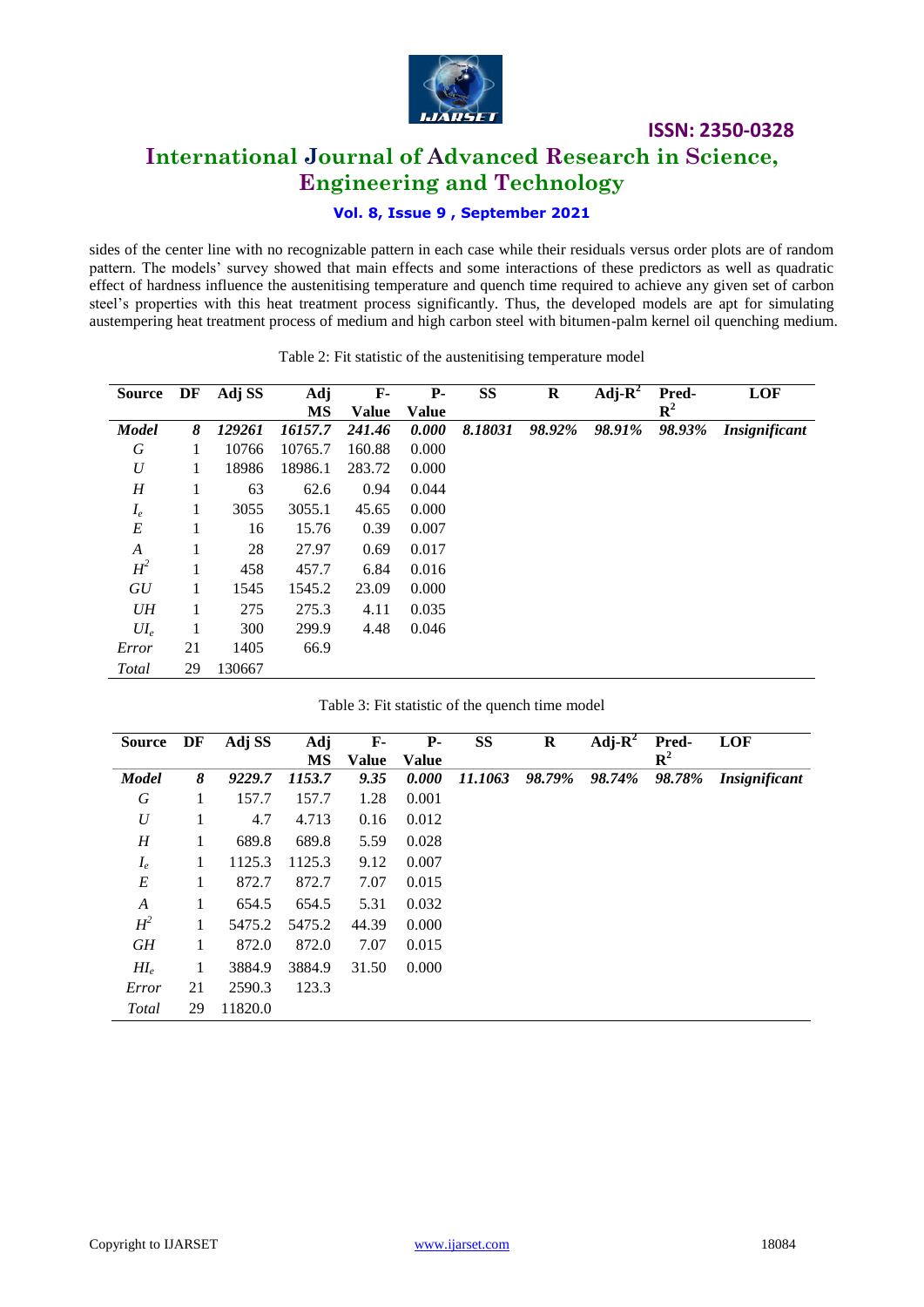

**International Journal of Advanced Research in Science, Engineering and Technology**

# **Vol. 8, Issue 9 , September 2021**



Fig. 1: Residual plots of the austenitising temperature model



Fig. 2: Residual plots of the quench time model

## **IV. CONCLUSION AND FUTURE WORK**

Mathematical models for predicting of austenitising temperature and quench time for attaining desired properties of medium and high carbon steels during their austempering with bitumen-palm kernel oil quenching medium were developed in this study in order to march the process outputs with their proposed applications. The functions and their terms exhibited P-values of are less than 0.05 and overall insignificant lack of fit status implying over95% prediction accuracy and therefore recommended for effective logistic planning and advancement in medium and high carbon steel processing sector. Development of software for implementing the models developed in this study is also recommended.